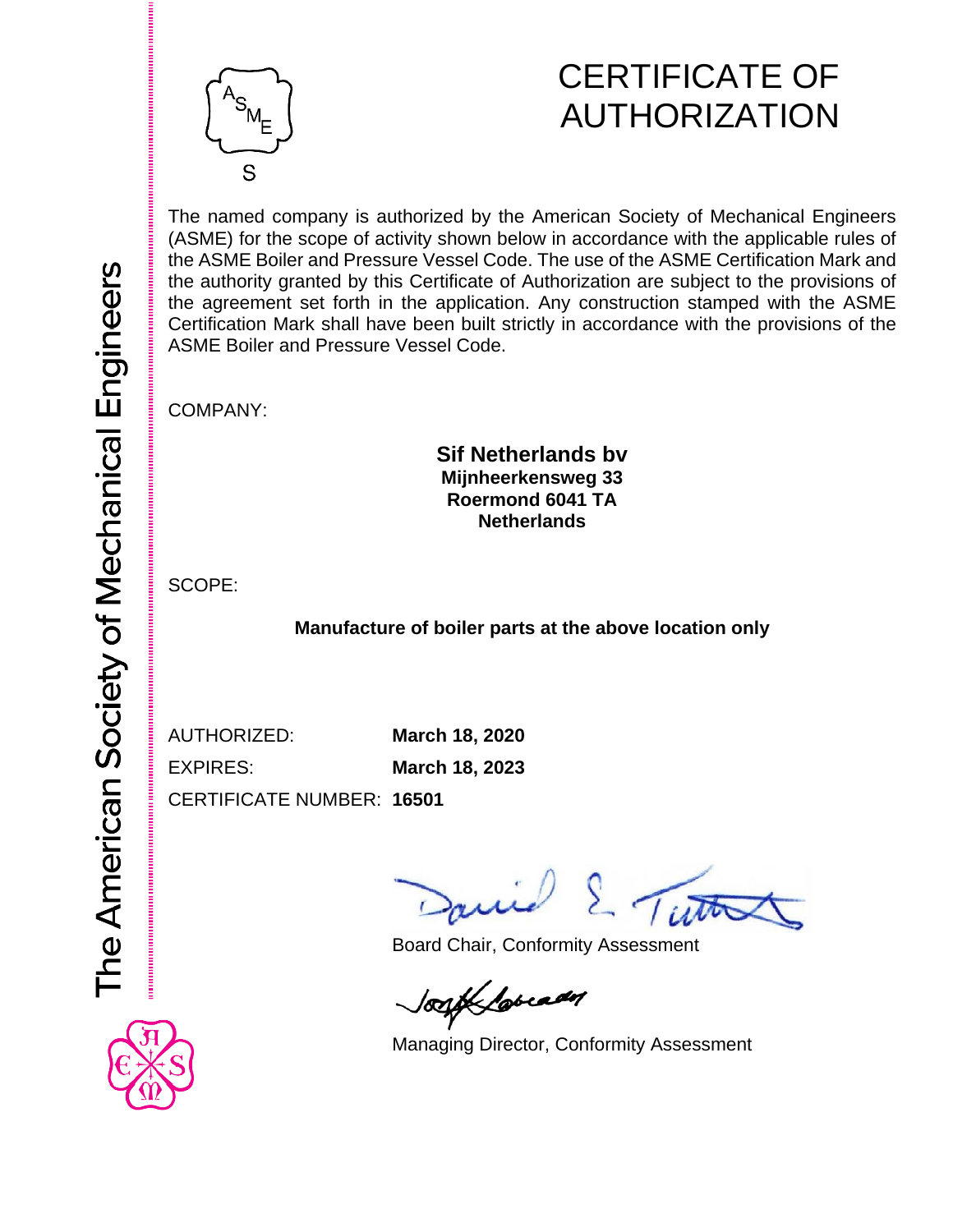

## CERTIFICATE OF AUTHORIZATION

The named company is authorized by the American Society of Mechanical Engineers (ASME) for the scope of activity shown below in accordance with the applicable rules of the ASME Boiler and Pressure Vessel Code. The use of the ASME Certification Mark and the authority granted by this Certificate of Authorization are subject to the provisions of the agreement set forth in the application. Any construction stamped with the ASME Certification Mark shall have been built strictly in accordance with the provisions of the ASME Boiler and Pressure Vessel Code.

COMPANY:

### **Sif Netherlands bv Mijnheerkensweg 33 Roermond 6041 TA Netherlands**

SCOPE:

**Manufacture of pressure vessel parts at the above location only**

AUTHORIZED: **March 18, 2020** EXPIRES: **March 18, 2023**

CERTIFICATE NUMBER: **16502**

E Tutto

Board Chair, Conformity Assessment

logif lovedy

Managing Director, Conformity Assessment